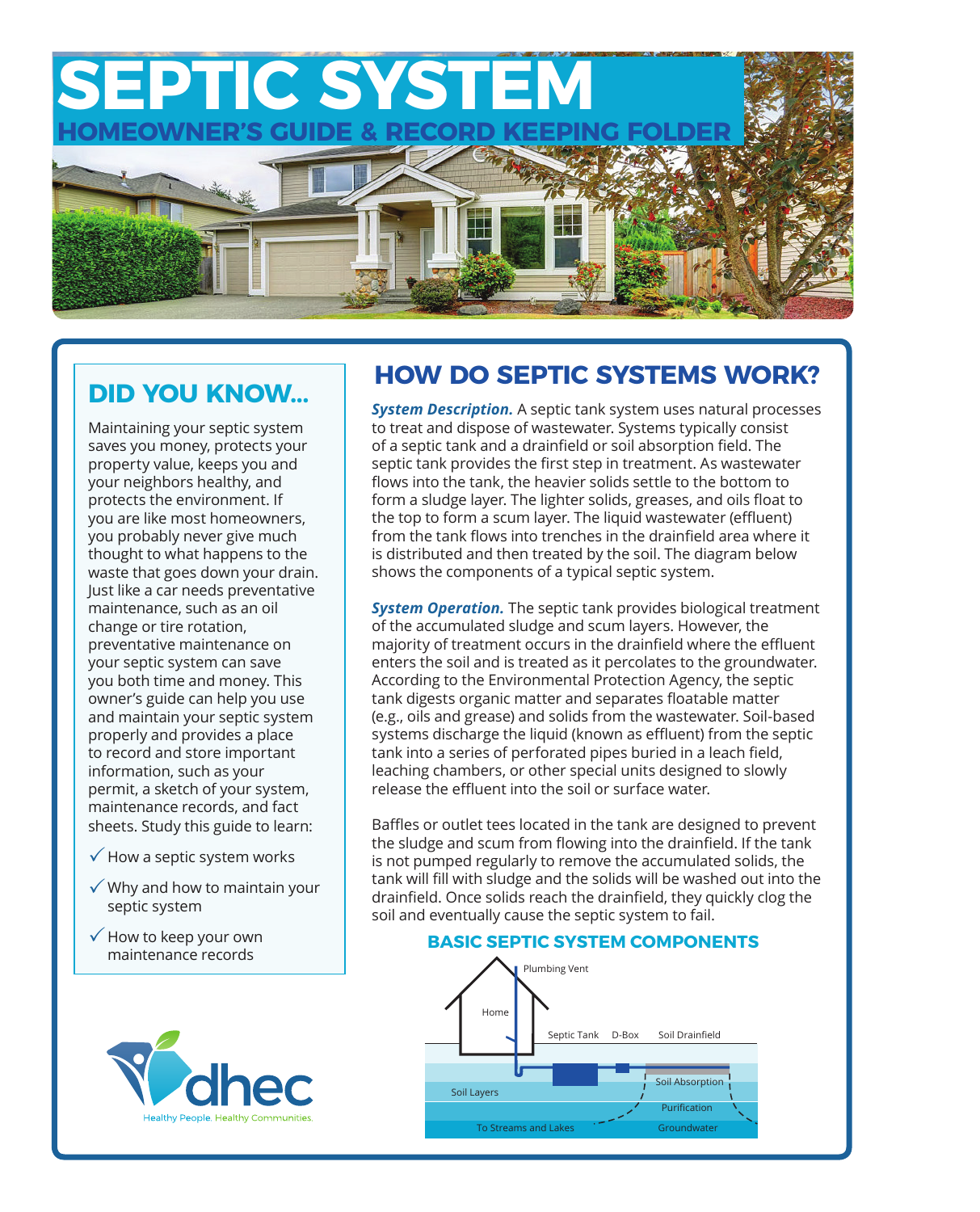## **SEPTIC SYSTEM MAINTENANCE**

*Why Maintain Your System?* There are three important health reasons for maintaining your septic system.

- **√ Your Pocketbook.** Periodic maintenance costs approximately \$250-\$500 every three to five years. That may sound costly but failure to provide routine maintenance will eventually lead to your system failing. Repairs and replacement costs can be thousands of dollars.
- 3*Your Family. Your Community. Your Environment.* Untreated wastewater contains sewage and may harbor disease-causing bacteria, harmful viruses, and harsh chemicals. A failing septic system may allow untreated sewage to seep into drinking water wells, groundwater, and surface water bodies used for drinking and recreation.
- √ SC's Economy. Contamination of water bodies by failed septic systems may pollute water supplies, close shellfish beds and recreational areas, and create offensive odors. Quality of life, recreational opportunities, and tourism may decline and with them the area's property values and economic vitality.

*How Do You Maintain Your System?* Proper upkeep of your system requires day-to-day management as well as periodic maintenance. The septic system maintenance process is pretty simple: inspect and pump frequently, use water efficiently, consider what you flush or wash down the drain and the impact it may have on your system, and maintain your drainfield. Many common household items can either clog your system or kill the microbes that treat the wastewater. For more information on what not to flush or wash down the drain, see the "Do Not Flush" chart on the next page. The more you know about how your system operates and how it should be maintained, the better equipped you will be to protect the investment you've made in your home and property, protect your family's health, and protect your environment.

## **WHERE IS YOUR SEPTIC SYSTEM LOCATED?**

*In order to maintain your system,* the tank must be accessible for pumping and the drainfield should be protected. Locating your system is not always easy. If you do not already have a copy of your permit, contact your local DHEC Environmental Affairs Office ([www.scdhec.gov/EAOffices](http://www.scdhec.gov/EAOffices)) to see if they have a copy on file. Your permit will indicate the approximate location of the system and the size of the tank. The completed permit (also called the Permit to Construct/Approval to Operate) will have a diagram of the actual system's installation and include other information about your system. Keep your permit in this file folder for future reference and to pass on to the next homeowner. If you are unable to obtain a copy of your permit, contact a DHEC-licensed septic system contractor who will be able to locate your system for you.

- $\checkmark$  Make a sketch on the grid provided below indicating your septic tank and drainfield (the trenches) in relation to surrounding reference points. Begin by sketching your house, driveway, water well, and other landscape features such as trees or fences.
- $\sqrt{\phantom{a}}$  A good starting point for finding the exact location of the tank is to look in your crawl space to see the direction in which the house's sewer pipe enters the soil. Gently push a thin (3/8 to 1/2-inch diameter) steel rod into the soil about 5-10 feet away from the house to feel for the tank. Call local utility companies before you begin the process of locating your tank to ensure there are no underground utilities (such as buried electrical cables) in the area.
- $\checkmark$  When you have your septic tank pumped, remember to mark the location of the septic tank for future maintenance. At a minimum, take measurements from the house to the access manhole on the tank. Also, you may want to have the access manhole raised to just below ground level and marked clearly with a stake, rock, or bird-bath. A marker will help you find it again.

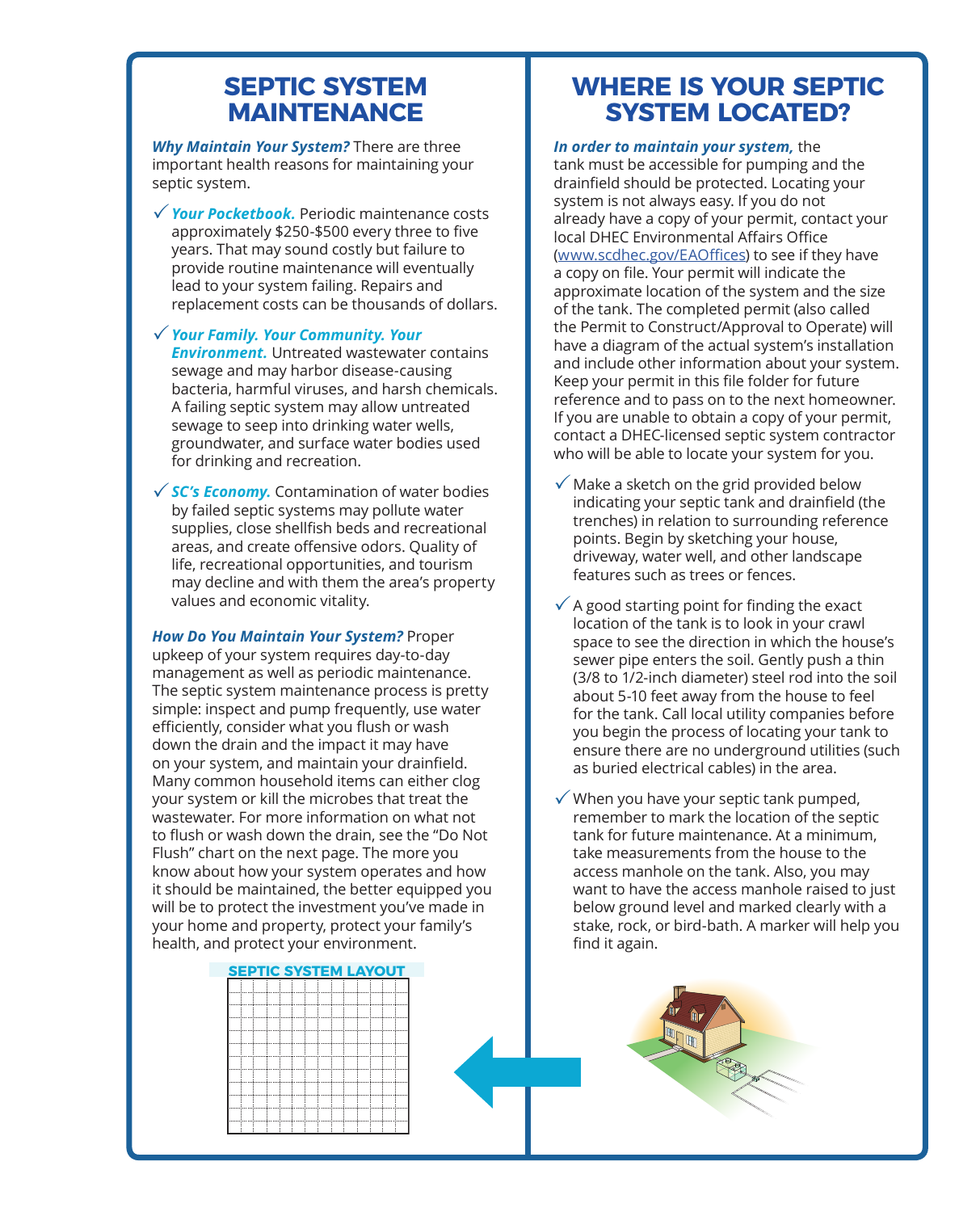# **TAKING CARE OF YOUR SEPTIC SYSTEM**

*An ounce of prevention is worth a ton of cure!* Committing a little attention to the care of your system can help you avoid the nightmare of a failing system. Assuming that your septic system was properly located, designed, and installed according to state regulations, you are now in the driver's seat for the care of your system. By following the recommendations below, you can help your system work properly for years to come.

### **DOs:**

- $\checkmark$  Conserve water to reduce the amount of wastewater that must be treated and disposed of by your system. Doing laundry over several days will put less stress on your system.
- $\sqrt{\ }$  Repair any leaking faucets or toilets. To detect toilet leaks, add several drops of food dye to the toilet's tank and see if dye ends up in the bowl.
- $\checkmark$  Divert downspouts and other surface water away from your drainfield. Excessive water keeps the soil from adequately cleansing the wastewater.
- $\sqrt{ }$  Have your septic tank inspected every year and pumped regularly by a licensed septic system contractor. \*See the chart below for suggested pumping frequencies.

#### **PUMP SYSTEM REGULARLY**

#### *Suggested Pumping Frequency (years)*

| <b>Tank Size</b><br>(Gallons) | Number of people using the system |   |   |               |                             |
|-------------------------------|-----------------------------------|---|---|---------------|-----------------------------|
|                               |                                   |   |   | 6             | 8                           |
| 1000                          | 12                                |   | З |               |                             |
| 1250                          | 16                                | 8 | 3 | $\mathcal{L}$ |                             |
| 1500                          | 19                                |   |   | 3             | $\mathcal{L}_{\mathcal{L}}$ |

Source: Adapted from "Estimated Septic Tank Pumping Frequency," by Karen Mancl, 1984. Journal of Environmental Engineering. Volume 110.

\* Pumping your septic tank is probably the single most important thing you can do to protect your system. If the buildup of solids in the tank becomes too high and solids move to the drainfield, this could clog and strain the system to the point where a new drainfield will be needed.

- $\checkmark$  Keep your septic tank cover accessible for inspecting and pumping. Install risers with lids if necessary.
- $\checkmark$  Call a licensed septic tank contractor whenever you experience problems with your system, or if there are any signs of system failure.
- $\checkmark$  Keep a detailed record of repairs, pumpings, inspections, and other maintenance activities.

### **DON'Ts:**

- $\times$  Don't drive over your drainfield or compact the soil in any way.
- 2 Don't dig in your drainfield or build anything over it, and don't cover it with a hard surface such as concrete or asphalt.
- **X** Don't plant anything over or near the drainfield except grass. Roots from nearby trees and shrubs may clog and damage the drain lines.
- $\times$  Don't use or significantly limit the use of a garbage disposal. According to the Environmental Protection Agency, garbage disposals significantly increase the accumulation of sludge and scum in septic tanks, resulting in the need for more frequent pumping.
- $\times$  Don't poison your system or the groundwater by pouring harmful chemicals and cleaners down the drain. Harsh chemicals can kill the bacteria that help purify your wastewater. See the list below for examples of items that should never be flushed.
- $\times$  Don't install a separate pipe to carry wash waters to a side ditch or the woods. Wash water, known as graywater, may contain germs that can spread disease.
- $\times$  Don't waste money on septic tank additives. The bacteria needed to treat wastewater is naturally present in sewage. Additives can resuspend solids and cause your drainfield to clog. Additives do not eliminate the need for routine pumping of your tank.
- $\times$  Don't allow backwash from home water softeners to enter the septic system.
- $\times$  Never climb into a septic tank as toxic gases from the tank can kill. If your system develops problems, get advice from your local DHEC Environmental Affairs Office or a licensed septic system contractor.